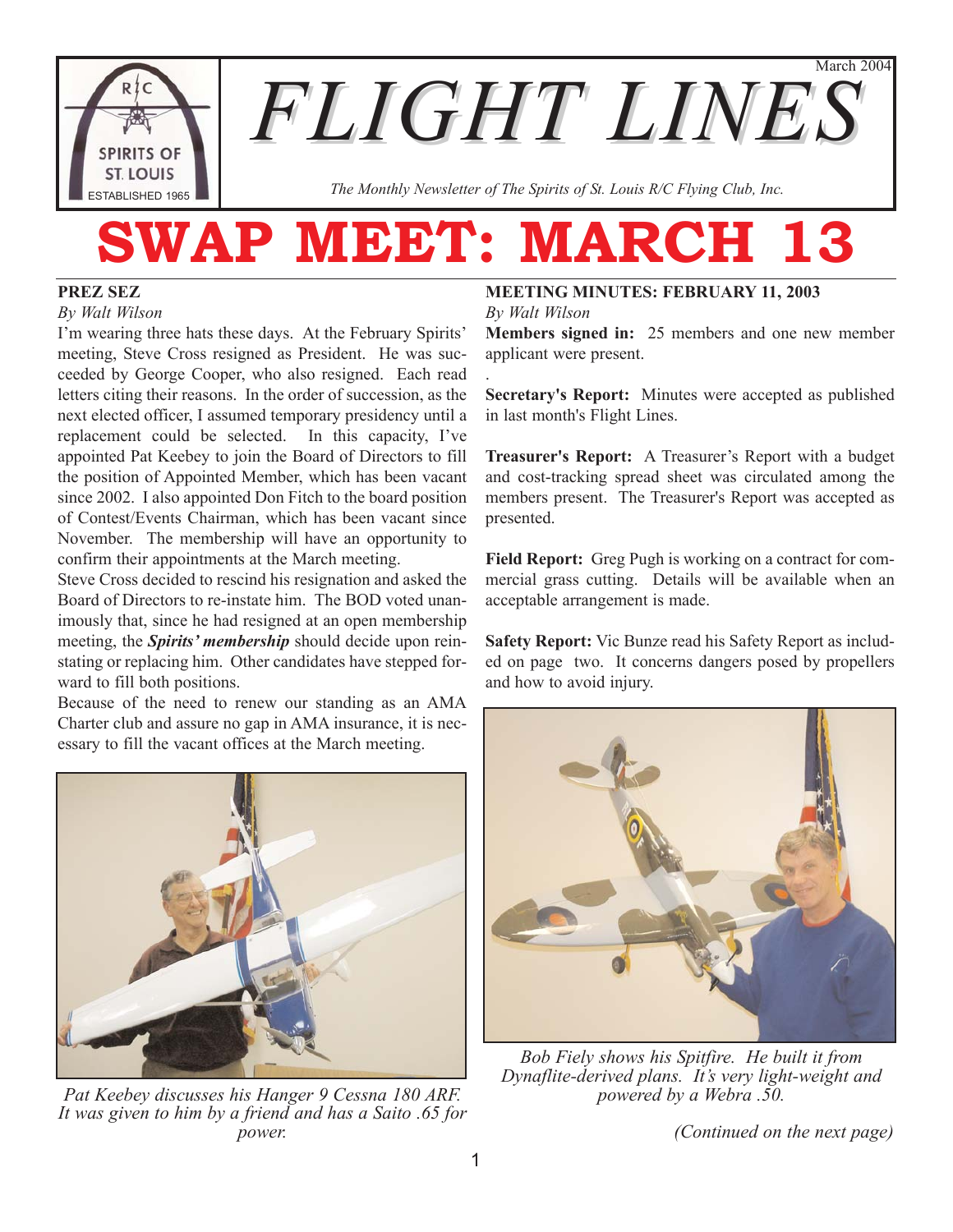#### *(Continued from the previous page)* **Activities Report:**

**SLRCFA Four-Star 40 Race Dates.** The race dates at Eureka have been changed to: May 8 and October 2.

**Club Events:** A Contest Director is needed for the June 26 Four-Star 40/Warbirds races.

#### **OLD BUSINESS:**

**Swap Meet: The Swap Meet** will be on March 13, and has been moved to Fort Zumwalt South High School on Mexico Road at Belleau Creek in O'Fallon, Missouri. With the change to a more public location, easier access and increased available space, additional features will be added. They include static displays, flight training demonstrations and televisions running VCR tapes of hobby activities. Plans are still in a state of flux and we will be updated on current details at the March meeting. See the flyer elsewhere on the Spirits' web site for further details.

Spirits will be responsible for the concession stand, at least part of the static displays and the flight training demonstrations. Help is needed for setup on Friday night and throughout the day on Saturday. Call Greg Pugh at 636-279-1289 if you can help. Signs will be posted in the area and Walt Wilson will seek newspaper publicity.

#### **New Member Applicants:**

Name Phone Number Don Hoelting 314-921-4983

Don was a member of the Spirits for many years and wants to become active again. He was unanimously accepted by the members present.

#### **NEW BUSINESS**

**Jim Rawlings** is home from the hospital and facing a long recovery after having his leg amputated below the knee, due to circulation problems. Call or send him a card to let him know we're thinking of him. Get well soon, Jim! We miss you!

**Spirits' Caps** are available, at \$6.00, from Ralph Amelung. See him at the field or call him at 636-939-3331.

**Steve Cross** resigned as President of the Spirits. His successor, George Cooper, then also resigned from the presidency. Both read letters citing their reasons.

**Meeting Activity: Bob Fiely** discussed his Spitfire built from Dynaflite-derived plans.

Pat Keebey brought and talked about his Hanger 9 Cessna 180. See the photos on page one for details.

#### **Meeting was adjourned** at 8:30 P.M.

#### **MEMBERSHIP RENEWALS**

*By Bill Lindewirth*

Membership renewals must be received no later than March

1, 2004. Renewals received after March 1, must include the \$25.00 New Membership Application fee. *This is the last issue of Flight Lines you will receive if you don't renew your membership.*

#### **SAGE SAFETY SAYINGS:**

*By Vic Bunze*

Propellers! Those cute things spinning on the front of the airplane. They put Cuisinart food processors to shame. Those whirling beauties can do a number on you and, if you are alone at the time, there is a danger of passing out, or worse.

Some tips: There is an entire class of accidents that can be avoided by having the plane properly restrained. It is best to have someone hold the plane. Short of that, get a restraining gizmo from your local hobby shop, or buy one from George Cooper.

Why is that? One way it can happen is that the transmitter is sitting on the ground. You are cranking away to start the engine and the throttle is set on "low", as it should be. The engine starts and Murphy strikes! The transmitter falls over and the throttle goes to "full on". The airplane lunges forward and gets you. It happens!

Another variation is that the plane is new and the throttle is reversed. You think it's on low, but its wide open! When the engine is cowled, you can't see inside.

When the plane is restrained by the elevator, it is possible that the thrust is so great that the tail pulls loose and the rest of the plane comes at you! That's why I prefer to have someone hold on to the plane, with fingers wrapped around the leading edge of the wing. This is a must when working with large gas engines with enough power to pull stumps out of the ground. Don't count on the tail to hold that plane in place when it's being pulled by an eight horsepower engine swinging a 26-inch prop. You'll lose every time you get in an argument with one like that! Use a helper.

What else can happen? Spinners come loose and props fly into space. Back-firing four-strokes are known for throwing props, particularly when too lean. Don't throttle up until the area forward of the prop is clear. Keep people from standing in line with the propeller arc. You need to be behind the plane and other people need to be behind you, when you throttle up.

APC propellers are a wonder of efficiency. They really cut through the air and perform. They are also very nasty if you get in their way! They have very sharp edges and are very stiff and strong. They won't break away like a wooden prop.

Sometimes you just put your hand into the prop. How? You can be fiddling with the needle valve, or something, and you touch the hot muffler. Bingo! You jerk your hand away and your fingers go directly into the propeller.

Be safe, fly like you mean it, often and with proper care, abandon, and elan.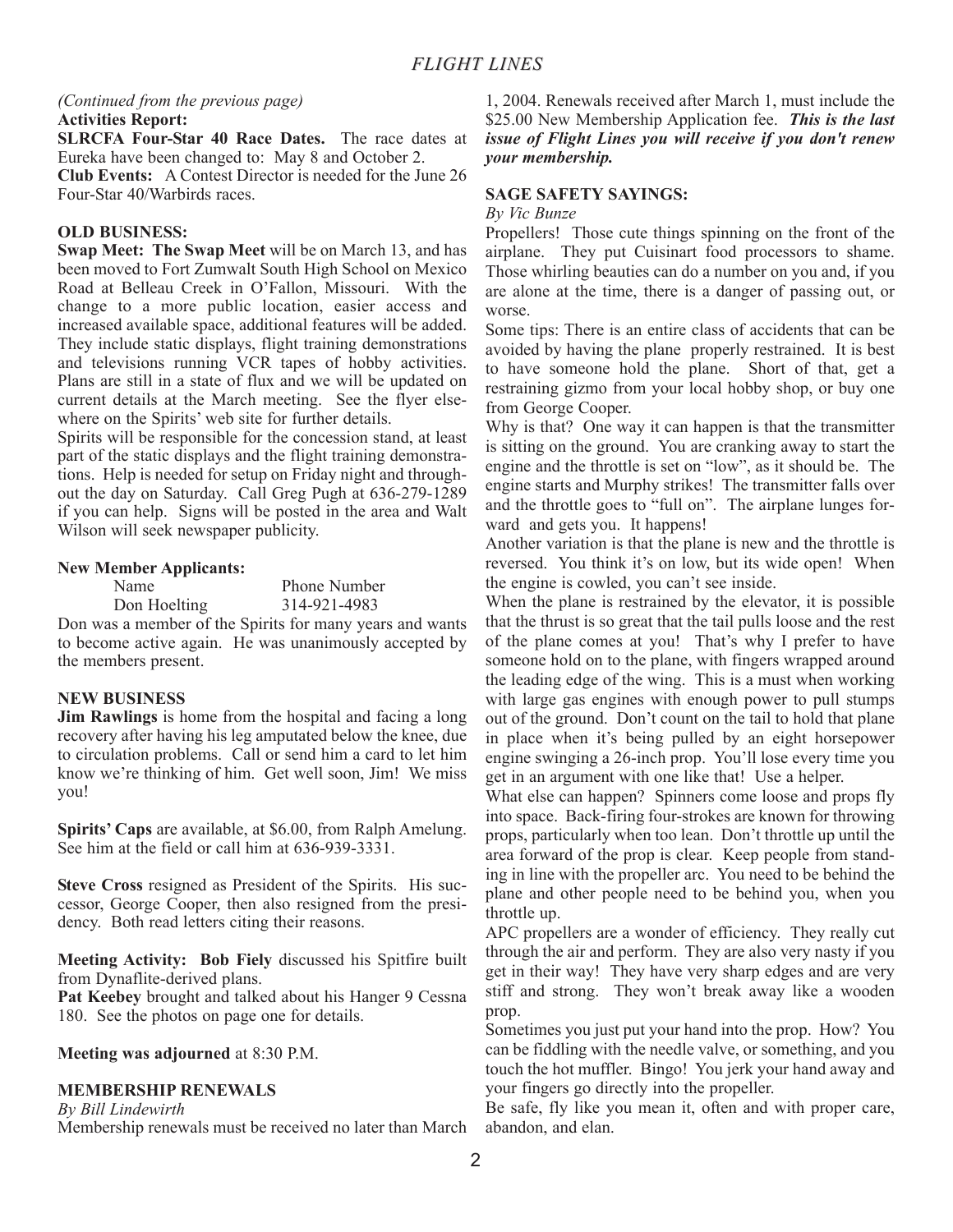### *FLIGHT LINES*



*Ralph Amelung, George Cooper and Bob Gizzie brave the elements to fly on February 1. Everything from wheels to floats worked on the ice-crusted snow.*



*Kevin Olsen and Bob Gizzie pose with Kevin's Dazzler.*

#### **SNOW FLYING, 2004**

#### *By George Cooper*

Sunday, February 1, Ralph Amelung e-mailed: *"Meet at the field about 2 P.M. for snowfly*". So I put the floats on the Four-Star 60 and, arriving at the field, found Ralph Amelung and Bob Gizzie with planes to fly, and David Rose and Don Fitch as spectator/helpers. The runway was icecovered with a layer of snow on top. Ralph, with his Seamaster, and I, with a float plane, chose to use the grass with softer snow and Bob used the runway with his trigeared trainer. We all made it into the air nicely and



*George Cooper has gotten a lot of good service from this Sig Four-Star 60, off land, snow and water.*

enjoyed a full afternoon of great flying. Touch and goes down the runway proved safe, so we all used the runway for landing. The thin layer of snow was just enough for soft touchdowns and "slide-outs".

Later, Kevin Olson arrived with his new (to him) Dazzler with an MDS .58 installed, and his Funtana. The test flights on the Dazzler proved very successful and Kevin is quite pleased with the performance (and price) of the MDS engine. He had no problems flying off the snow-covered runway.

Don't let the cold and snow stop your flying. The temperature was in the mid-thirties, very comfortable if you dress for it, and the flying was great. We look forward to more snow fly days before spring.

#### **For Sale**

**Futaba 6-channel PCM radio** with trainer hookups. It also has a new battery pack installed. \$100.00. Call Bill Lindewirth at 314-839-0282 or e-mail at : **mrbillstl@aol.com.**

#### **The Last Word**

*By Walt Wilson*

Here's a really cool full-scale web site! Go to: **http://www.aeroaces.com/coolaircraftlinks.htm.**

Check out the Hughes H-1 replica, in particular, it's fantastic!

These days, in the dead of winter, we find good flying days every once-in-a-while. Some days you can interrupt your building and make it to the field for a few hours. From this point forward, the weather should improve until, in a month or so, most days will be good for flying. In the meantime, get those planes ready!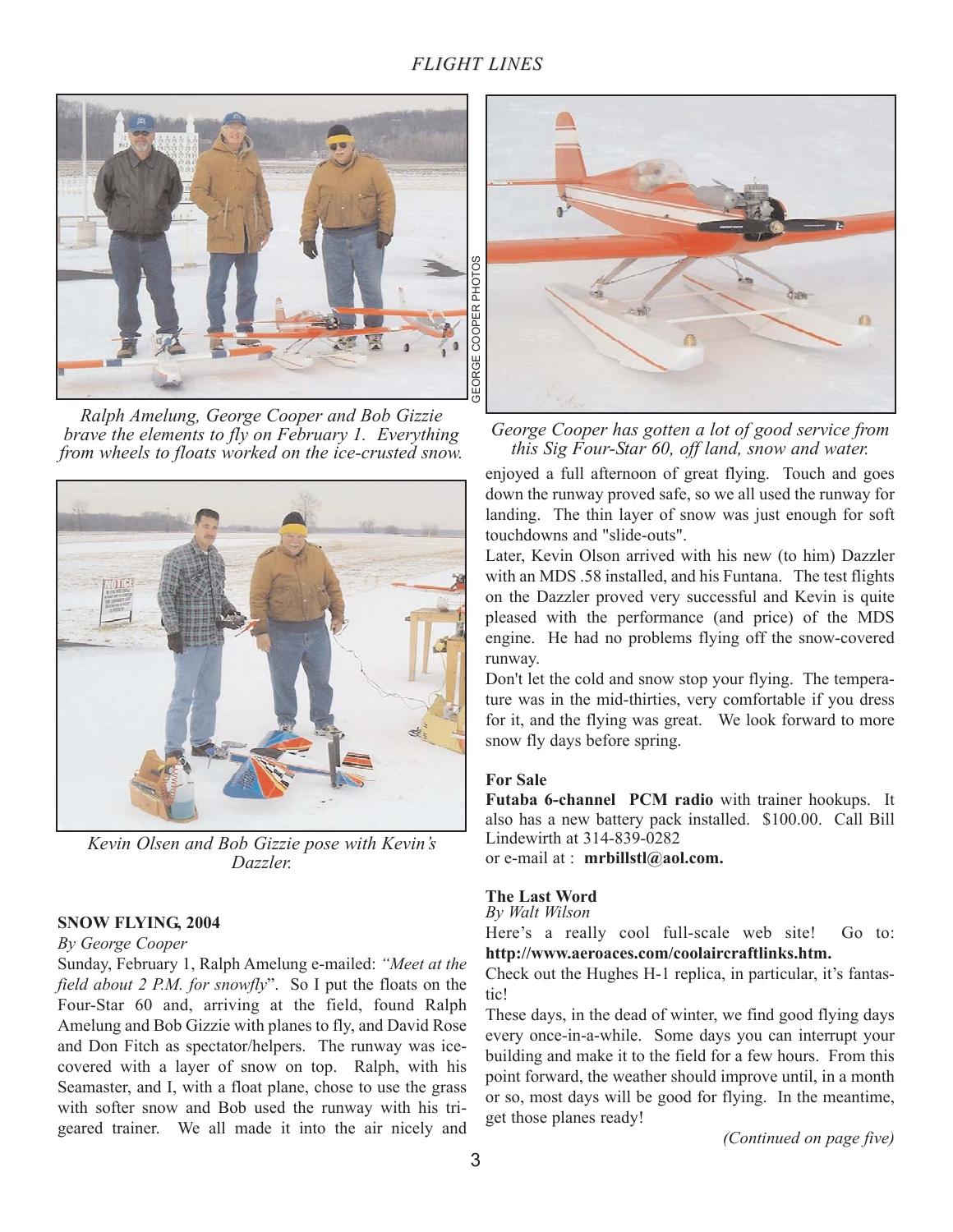## *FLIGHT LINES*

**FLIGHT LINES** is the Spirits of St. Louis R/C Flying Club newsletter and is published on a monthly basis. Club members may submit personal classified ads for inclusion in the newsletter free of charge. Businesses wishing to advertise in the newsletter should contact the editor or an officer of the club for details.

#### **Newsletter Editor:**

Walt Wilson 3000 Persimmon Dr. St. Charles, MO 63301-0131 Phone: (636) 946-6167 **e-mail: rallyo@charter.net**

**Newsletter submissions** must be in by the Monday following the club meeting in order to make publishing deadlines. The preferred format for article submission is via e-mail. I have Macintosh and PC computers and use QuarkXpress and Microsoft Word, so send the copy as the e-mail message (not an enclosure) to avoid crossplatform or incompatible software problems if you don't have the same equipment and software. Typed or clearly written copy on paper, or a Word or Word for Windows file on a 3.5 inch 1.44MB floppy disk are acceptable if you don't have access to the internet. Photos are welcome and may be in the form of glossy prints, or if scanned or digital, in jpeg, gif or tif format. Photo credits will be given.

**General Membership** meetings are the second Wednesday of each month at the Bridgeton Trails County Library Branch, 3455 McKelvey Rd. (1/4 mi. south of St. Charles Rock Road) at 7:00 P.M.

**Membership information** can be obtained from:

Bill Lindewirth 1046 Pinecone Trail Drive Florissant, MO 63031 Phone number (314) 839-0282 **e-mail: MrBillSTL@aol.com**

**Flying Field:** Our field is located on Amrein Road, off Greens Bottom Road in St. Charles County. It's open for flying daily from 9:00 A.M. to dusk. Flight Training may be arranged by appointment. Call Bob Gizzie at 636-441-7924 or see our web site at **http://www.spiritsofstl.com** for a list of instructors and times when they may be available.



*Don Fitch shows his newly built and very colorful "Big Foot". It's powered by an O.S. .61 and was built as part of a construction article he's doing for RC Modeler magazine.*

#### *(Continued from page three)*

I'm doing a kit review on the new Sig Four-Star 40 ARF for RC Modeler magazine. When compared with the plans, it's identical to the kit-built version, except for the fuselage front formers, which are different internally to provide support the supplied fuel tank, and a slot in the stabilizer to aid in alignment of the fin. Wheel pants are supplied with the ARF, but are removable to comply with racing rules by taking out two screws each. There are a couple of minor errors in the instruction book and construction, but it has a high degree of prefabrication and can be ready to fly in less than eight hours. It looks to me like a very good buy at \$149.99. For more details, call me or see my review in an upcoming issue of RCM.

This newsletter is somewhat smaller than usual, partly because of the few flying activities available at this time of the year to photograph. Next month we'll have coverage of the R/C Exposition and Swap Meet in the new location. For now.....

*Gotta Go Build*